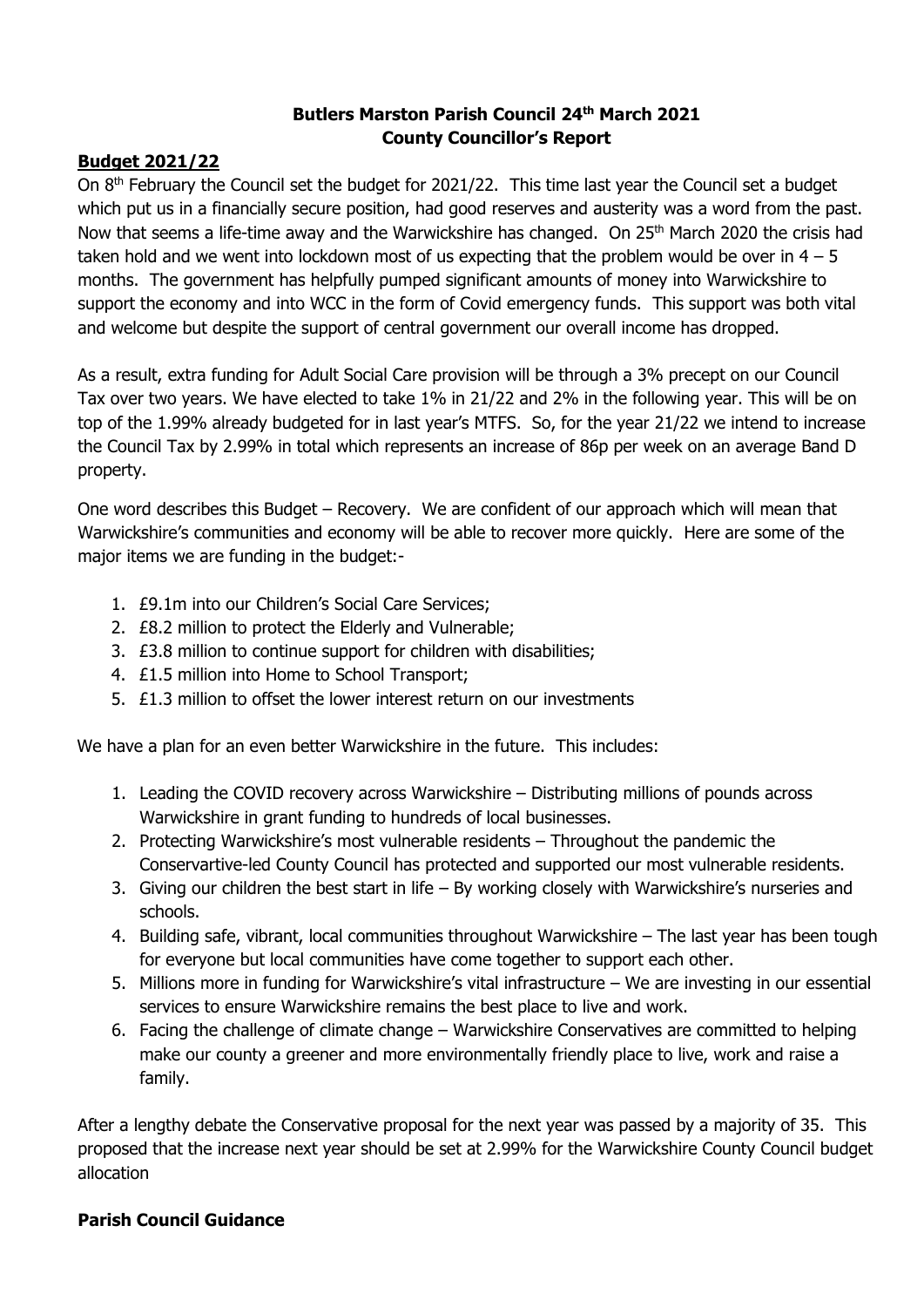The pre-election period for the 2021 Council Elections in May. Council elections commence on 19th March 2021 and will end at the close of Poll on  $6<sup>th</sup>$  May 2021. This period is known as being in Purdah.

During this period the County Council will continue to operate on a business as usual basis but will avoid matters which are potentially politically contentious. This means that the number of formal public meetings will be kept to a minimum necessary for the County Council to fulfil its functions. The County Council will meet on 16<sup>th</sup> March 2021 when a full council meeting will be held.

# **School Funding**

## **Great News for Kineton High School**

Three of Warwickshire's Secondary Schools are celebrating after being successful in their bids as part of the Government's School Rebuilding Programme.

Kineton High, Southam College and Hartshill School will all undergo major rebuild and development at their sites. An investment of around £60million has been secured for these three schools via this programme.

The work will be funded and project-managed by the Department of Education. Warwickshire County Council is facilitating the delivery of the rebuilds, which will enable expected progress at each school to be seen within the next 12 months.

## **Covid-19 Update 19 th March 2021**

The significant increases in testing for children with the return of schools has resulted in an increase in our infection rates, which is disappointing but not unexpected. This clearly demonstrates that we must all remain vigilant in spite of the huge success of the vaccine rollout. The positive news is that hospital numbers have decreased significantly so the vaccine is having a very welcome impact in terms of the seriousness of disease amongst cases.

The figures over the last seven days are up to 75/100,000 from 45 last week, but the over 60's rate is down to 34/100,000 (48 last week) (with 14 cases over the last seven days) – which when compared to other divisions in Warwickshire for all ages is Nuneaton & Bedworth 40/100,000, North Warwickshire 65/100,000, Warwick 12/100,000 and Rugby 15/100,000. So Stratford area now has the highest case rates across the county and according to the Director of Public Health for Warwickshire this is due to spikes in a school plus an outbreak at a large car dealership.

Whilst the schools are doing a great job to keep pupils in bubbles during the school day, a key issue which is difficult to manage is after school as pupils leave school and mingle with their friends etc. The messages coming from Public Health Warwickshire (PHW) is therefore for families and those in the workplace to get tested twice a week, even if you have been vaccinated.

Home testing kits for those without displaying symptoms are being distributed to schools for pupils, can be ordered online or by calling 119 and PHW hopes these will soon be available for collection for residents from the lateral flow testing centre in Stratford and Warwick. The home testing service is still available to everyone with COVID-19 symptoms, and can still be accessed through the home [testing](https://eur02.safelinks.protection.outlook.com/?url=https%3A%2F%2Fwww.gov.uk%2Fget-coronavirus-test&data=04%7C01%7Cchriswilliams%40warwickshire.gov.uk%7Cbd779f0fda3547ec71b808d8eb10a082%7C88b0aa0659274bbba89389cc2713ac82%7C0%7C0%7C637517803932554734%7CUnknown%7CTWFpbGZsb3d8eyJWIjoiMC4wLjAwMDAiLCJQIjoiV2luMzIiLCJBTiI6Ik1haWwiLCJXVCI6Mn0%3D%7C1000&sdata=y2KAC3S1Ce%2BoEYNW0m4JHCoMSENzcYnvev3%2Fbkl6oOw%3D&reserved=0) online [portal.](https://eur02.safelinks.protection.outlook.com/?url=https%3A%2F%2Fwww.gov.uk%2Fget-coronavirus-test&data=04%7C01%7Cchriswilliams%40warwickshire.gov.uk%7Cbd779f0fda3547ec71b808d8eb10a082%7C88b0aa0659274bbba89389cc2713ac82%7C0%7C0%7C637517803932554734%7CUnknown%7CTWFpbGZsb3d8eyJWIjoiMC4wLjAwMDAiLCJQIjoiV2luMzIiLCJBTiI6Ik1haWwiLCJXVCI6Mn0%3D%7C1000&sdata=y2KAC3S1Ce%2BoEYNW0m4JHCoMSENzcYnvev3%2Fbkl6oOw%3D&reserved=0)

On a more positive note, the situation regarding SWFT Hospital Beds continues to improve and there are now 6 (17) confirmed cases of COVID-19 and there is 1 (4) patient in ICU (figures in brackets are from 13 March). Capacity levels have slightly increased with 81 unoccupied general and acute beds but the occupancy levels are now 79% with an increase of non-Covid patients for elective surgery etc.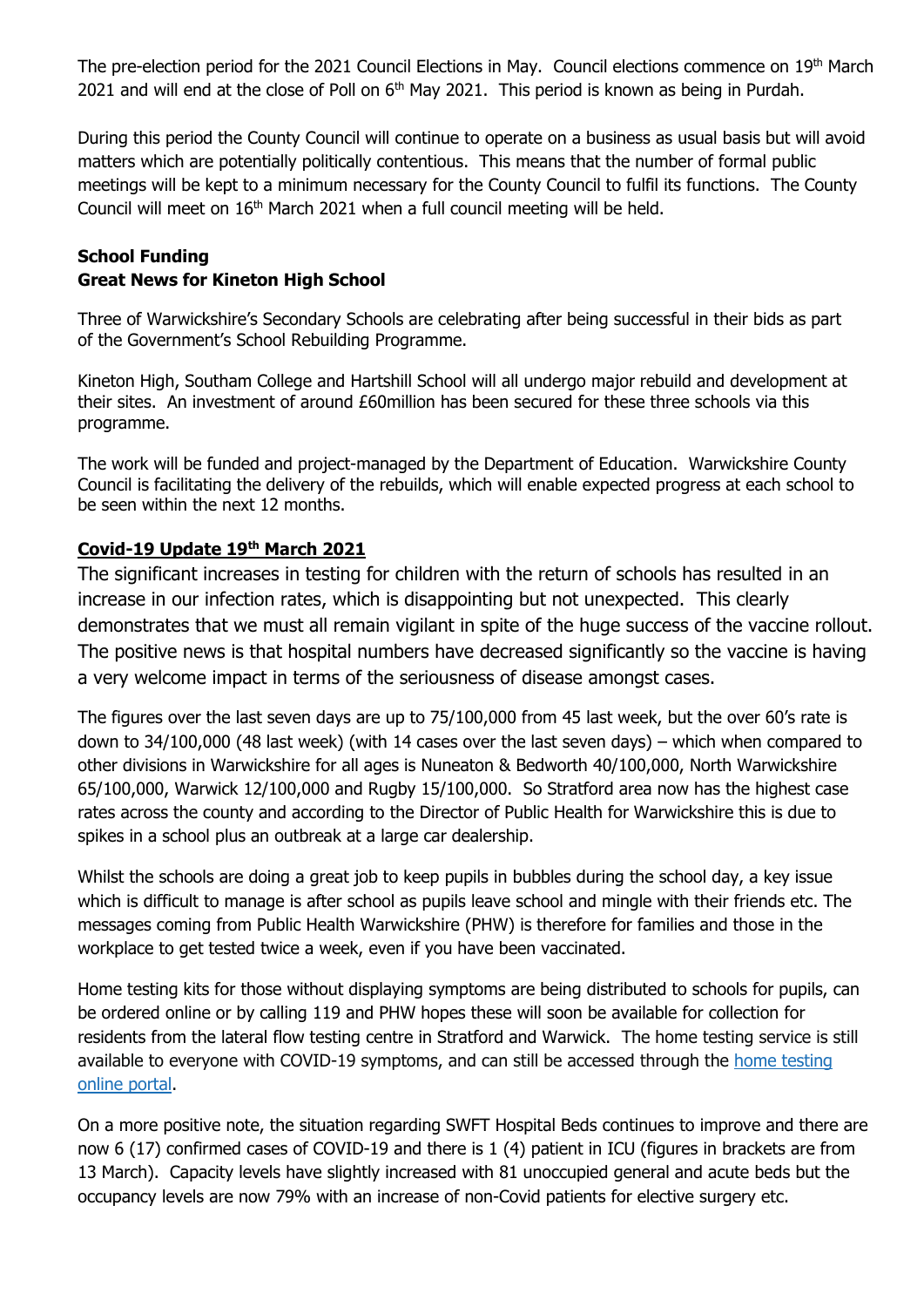Sadly, the cumulative deaths across Stratford District have increased again by three over the last week and now number 136 from the start of this second wave (28<sup>th</sup> August 2020) 37 occurring in care homes, 88 in hospital, one in a hospice and nine at home and one in a communal establishment, out of a total of 819 all cause deaths in the district for this new second wave period.

The cumulative total of deaths across Warwickshire for Wave 2 has now increased to 634 from 620 last week within a total of 3405 all cause deaths. The cumulative total of Covid-19 deaths in Stratford district is 304 since the start of the pandemic and in Warwickshire 1234.

The locally led Lateral Flow Testing facility for people WITHOUT coronavirus symptoms in Stratford area has now carried out 20,727 tests with 79 positive results.

## **County Elections 6th May 2021**

I am sad to say that after 22 years' service at both County and District Councils, I will not be standing for re-election. As you are aware I am still undergoing chemotherapy treatment for the foreseeable future and not enjoying the best of health.

I have much enjoyed working with your Parish Council and send my best wishes for the future to all residents. I will not be joining you at your meeting for which I apologise but should you have any queries or issues that I can help you with please do not hesitate to contact me by email and I will reply as soon as I am able.

# **Cllr Chris Williams Member for Kineton and Red Horse Division [chriswilliams@warwickshire.gov.uk](mailto:chriswilliams@warwickshire.gov.uk) 21.03.21.**

# **District Councillors report**

#### **Covid-19**

Over the last two weeks the rates in Stratford have increased and then appear to have levelled off again. The cases by age shows that the increase relates to those aged under 60. Indeed, we have had several cases in schools including in Henley and Stratford.

The current 7-day rate per 100,000 is 68.4, which is the second highest in the County behind Rugby at 92.7.

#### **Funding for three new secondary schools**

3 of Warwickshire's Secondary Schools are celebrating after being successful in their bids as part of the Government's School Rebuilding Programme.

Kineton High, Southam College & Hartshill School will all undergo major rebuild & development. Read more: [https://www.warwickshire.gov.uk/news/article/1783/warwickshire-county-council-celebrates](https://www.warwickshire.gov.uk/news/article/1783/warwickshire-county-council-celebrates-securing-funding-for-three-new-secondary-schools)[securing-funding-for-three-new-secondary-schools](https://www.warwickshire.gov.uk/news/article/1783/warwickshire-county-council-celebrates-securing-funding-for-three-new-secondary-schools)

# **Voting safely at this year's elections**

On Thursday 6 May 2021 residents in Stratford-on-Avon District will go to the polls to have their say on who represents them at **Warwickshire County Council (WCC)** and the **Office of the Police and Crime Commissioner (PCC)**.

While County Council and PCC elections are not until May, we are already making plans to help you stay safe while casting your vote.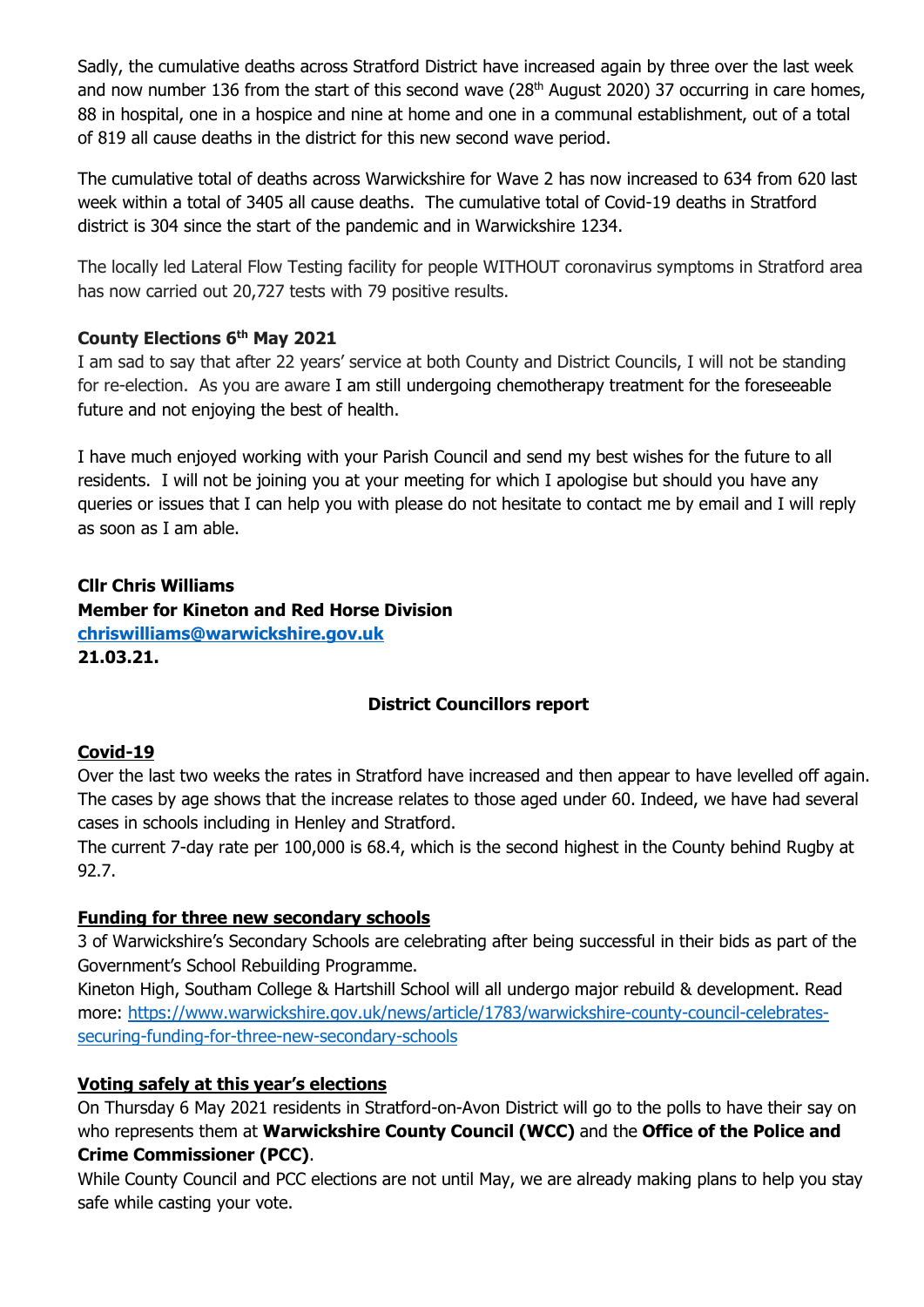There are several ways to have your say in the local elections in May – you can vote in a polling station, by post, or by appointing someone you trust to vote on your behalf, which is known as a proxy vote. We are thinking about these elections now so that, however you choose to cast your vote in May, you can do so safely. We are putting arrangements in place to help you stay safe at the polling station; you can expect many of the measures you have become used to in shops and banks over recent months, such as hand sanitiser, floor markings and face masks. But you also have the option to apply to vote by post or by proxy.

Butlers Marston and Combroke will also be voting at the Polling Station in Kineton for this election. The choice on how to vote at May's elections is yours – you can have your say in person, by post or by proxy.

If you are thinking about voting by post, you can apply now. This will make sure your application is processed early, and your postal vote can be sent to you more quickly. It is easy to apply and you can find out how by visiting the Electoral Commission website.

"You need to be registered to vote in order to have a say at the elections – the easiest way to register is online at [www.gov.uk/register-to-vote](http://www.gov.uk/register-to-vote)"

**For more information please visit: [www.stratford.gov.uk/elections/](https://gbr01.safelinks.protection.outlook.com/?url=http%3A%2F%2Fwww.stratford.gov.uk%2Felections%2F&data=04|01|Beverley.Hemming%40stratford-dc.gov.uk|74df239e6c204135551e08d8d99c1340|ea0773dc0dec4c50a4c9bc26a247ed21|1|0|637498611641331485|Unknown|TWFpbGZsb3d8eyJWIjoiMC4wLjAwMDAiLCJQIjoiV2luMzIiLCJBTiI6Ik1haWwiLCJXVCI6Mn0%3D|1000&sdata=AcxMCoM%2By%2FjuePj2jKGtFPye2B3eQdpnMUk7M%2BsUHrY%3D&reserved=0)**

# **Council Tax level for Stratford District.**

The pandemic has had a devastating impact on our income as a Council and increased our costs as we dealt with it. Over the five years of our Medium-Term Financial Strategy (MTFS) the total effect is about £7.5 million. Despite this SDC have taken steps to ensure that they have produced a sustainable (MTFS). One of the key issues is that they have only received a government funding settlement for a single year for the third year running. This makes it difficult to plan with any certainty.

The amount residents will be asked to pay for a band D property is £149.12, an increase of £5. All the services provided by the District Council cost £2.87 a week for a Band D household for a wide range of services including: recycling and waste collection, planning, street cleaning, housing, housing benefits, leisure services and children's play areas.

The Council Tax from Stratford-on-Avon District Council for residents for 2021/22 for each of the valuation bands is:

- A £99.41
- B £115.98
- C £132.55
- D £149.12
- E £182.26
- F £215.40
- G £248.53
- H £298.24

Although the collecting agent for Council Tax, the District Council **only receives 7.5% of Council Tax** 

**paid by residents** – Warwickshire County Council receives 76.6%, the Police 12.6% and Towns/Parishes 3.3%.

The District Council only retains 7.5p of every £1 paid in Council Tax to provide services.

# **Broadband**

From David Platts Head of IT

Stratford District Council has been applying pressure on Government and DCMS regarding the provision of Broadband Connectivity for Rural areas.

The Government have issued this consultation document.

[https://www.gov.uk/government/consultations/improving-broadband-for-very-hard-to-reach-premises](https://gbr01.safelinks.protection.outlook.com/?url=https%3A%2F%2Fwww.gov.uk%2Fgovernment%2Fconsultations%2Fimproving-broadband-for-very-hard-to-reach-premises&data=04|01|Christopher.Mills%40stratford-dc.gov.uk|4402d1dd3df2428f979608d8eb14f2e4|ea0773dc0dec4c50a4c9bc26a247ed21|1|0|637517822497929347|Unknown|TWFpbGZsb3d8eyJWIjoiMC4wLjAwMDAiLCJQIjoiV2luMzIiLCJBTiI6Ik1haWwiLCJXVCI6Mn0%3D|1000&sdata=53KrBk%2FGGYSklUVhKs4%2FMvkfeSUDk6Lc4azxSlP3H1g%3D&reserved=0) There is a survey for groups / business / residents / individuals to complete stating their own particular issues.